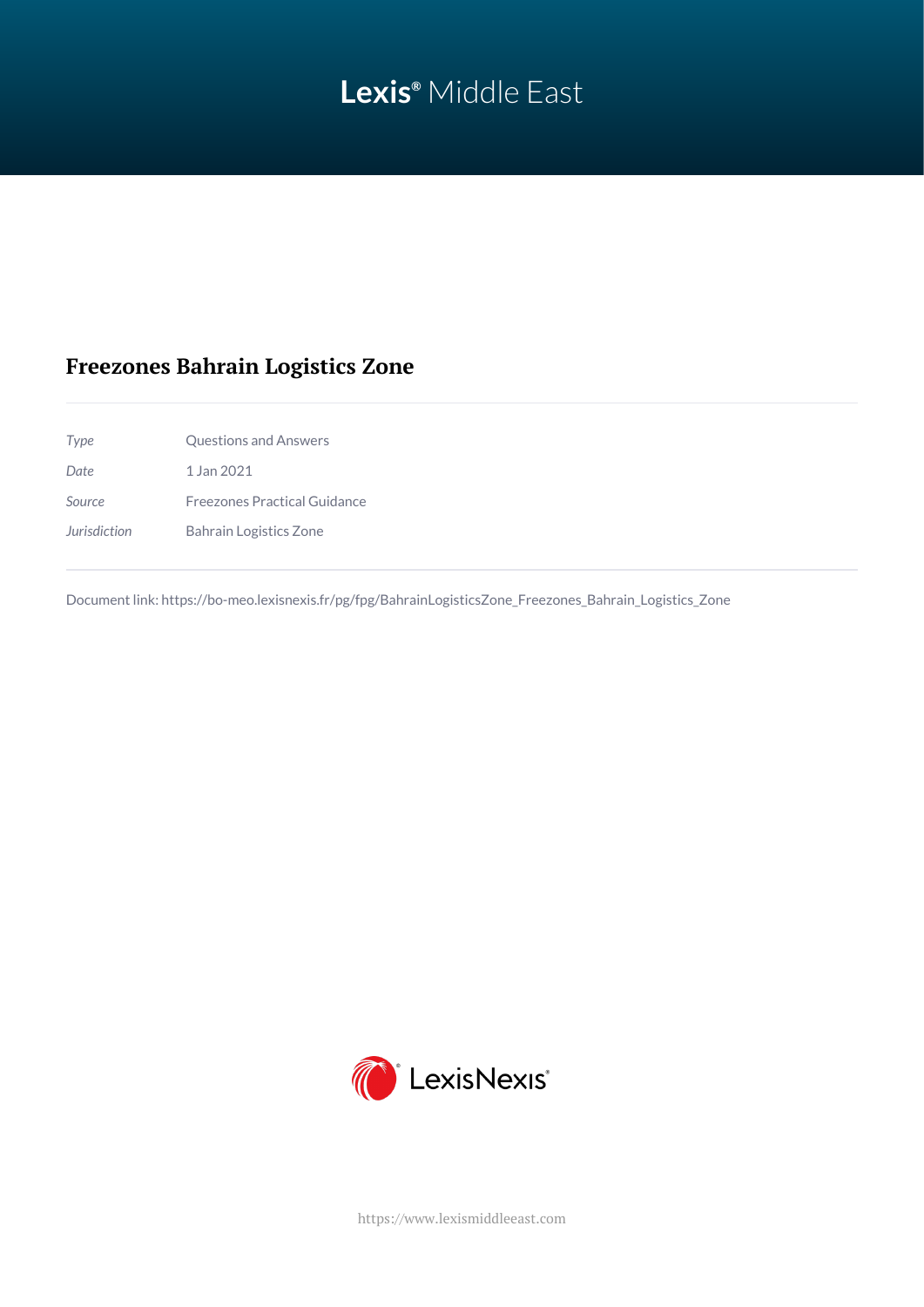# **Table of contents**

| 4. What key areas of local legislation must a business operating in this free zone still comply with? What are the most                |
|----------------------------------------------------------------------------------------------------------------------------------------|
|                                                                                                                                        |
|                                                                                                                                        |
|                                                                                                                                        |
|                                                                                                                                        |
|                                                                                                                                        |
|                                                                                                                                        |
|                                                                                                                                        |
|                                                                                                                                        |
|                                                                                                                                        |
|                                                                                                                                        |
| 15. Are there any specific rules governing when the moveable property is removed from the free zone area or transferred into           |
|                                                                                                                                        |
| 17. Is there any specific ongoing regulation or monitoring firms operating as particular types of companies by this free zone          |
|                                                                                                                                        |
|                                                                                                                                        |
|                                                                                                                                        |
|                                                                                                                                        |
| 22. What entry qualifications and permits are required for staff working in this free zone, and how are employees registered           |
|                                                                                                                                        |
|                                                                                                                                        |
|                                                                                                                                        |
| 26. What are the main features of a property lease in this free zone and what are the key restrictions when leasing a property? .<br>6 |
|                                                                                                                                        |
| 28. What environmental requirements must construction companies building in this free zone consider, e.g. form of building,            |
|                                                                                                                                        |
|                                                                                                                                        |
|                                                                                                                                        |
| 32. Is it possible for hotels and retail establishments to operate in this free zone- how do they establish themselves?  6             |
|                                                                                                                                        |
|                                                                                                                                        |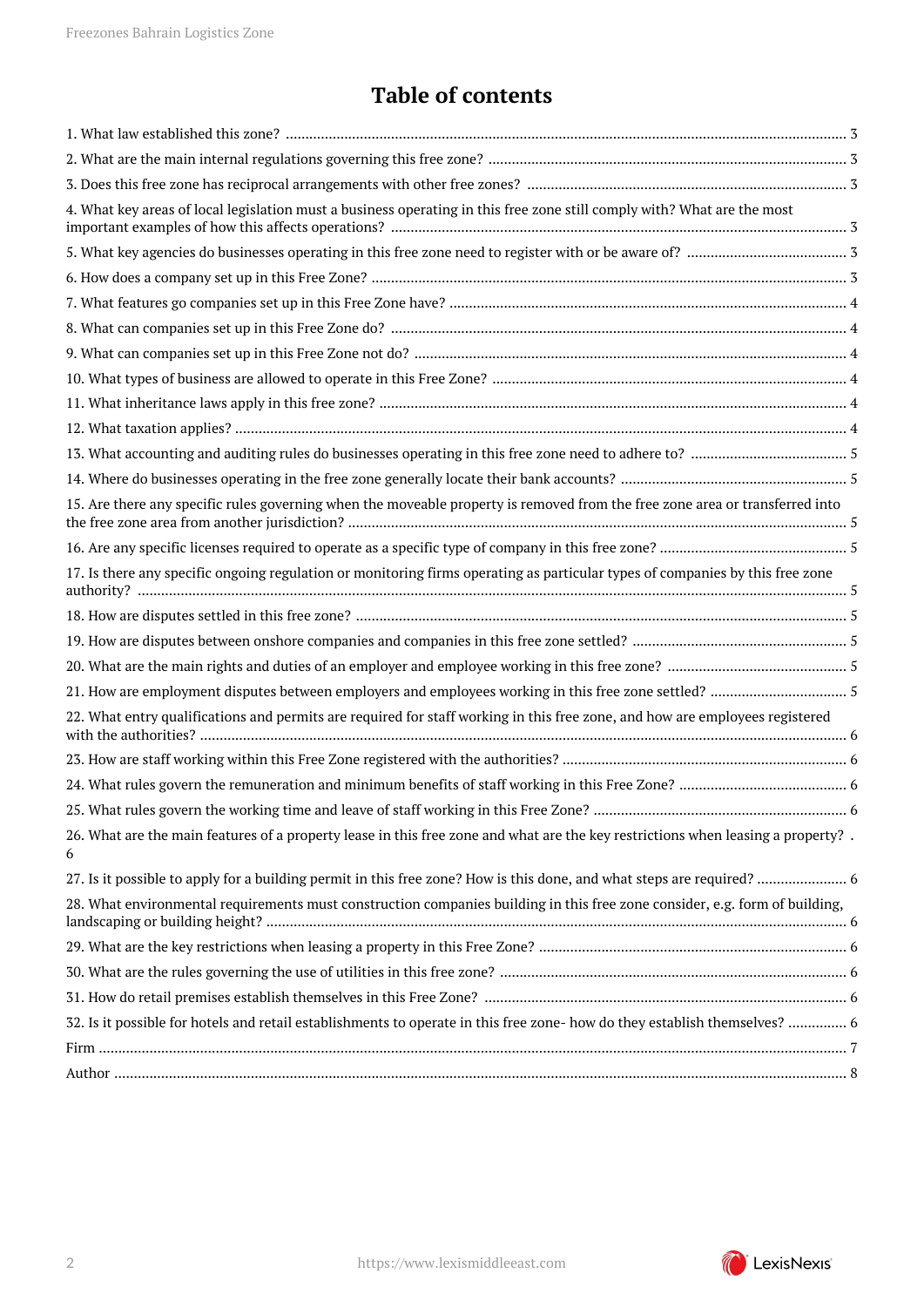#### <span id="page-2-0"></span>**1. What law established this zone?**

The Bahrain Logistics Zone is the first boutique logistics park in the region which was launched in 2008 and is strategically located adjacent to Khalifa Bin Salman Port, which is a state-of-the art port in Bahrain, towards the North.

#### <span id="page-2-1"></span>**2. What are the main internal regulations governing this free zone?**

The main internal regulations are managed and governed by the Ports and Maritime Affairs, at the Transportation and Telecommunications Ministry.

#### <span id="page-2-2"></span>**3. Does this free zone has reciprocal arrangements with other free zones?**

No the Bahrain Logistics Zone does not have reciprocal arrangements with other free zones.

#### <span id="page-2-3"></span>**4. What key areas of local legislation must a business operating in this free zone still comply with? What are the most important examples of how this affects operations?**

The key areas of Bahrain Legislation which businesses operating in this Free Zone must comply with are:

- Bahrain Maritime Code.
	- Ship Registration Law.

Bahrain Ministerial Decision No. 6/2001 with regards to the promulgation of registration of the ships as well as the determination of safety conditions.

GCC Safety Regulations for Non-conventional ships.

Bahrain Ministerial Decision No. 14/2016 concerning approved classification societies.

Bahrain Ministerial Decision No. 20/2016 concerning the Implementation of Conventions related to marine navigation. Bahrain Ministerial Decision No. 9/2017 concerning the licensing for Marine Services.

Bahrain's Labour Law, Bahrain Law No. 36/2012.

Bahrain Ministerial Decision No. 5/2019 with regards to Approved Classification Societies and Marine Surveyors.

Bahrain Ministerial Decision No. 6/2019 with regards to Regulating the Licensing of Marine Pilots and Tugs Masters.

The above list is not exhaustive, but any laws which are not covered by the internal regulations of the Free Zone must be complied with.

#### <span id="page-2-4"></span>**5. What key agencies do businesses operating in this free zone need to register with or be aware of?**

The agencies a business operating in this Free Zone needs to register with mainly depends on the type of activity carried out by the company.

Some agencies include:

Ports and Maritime Affairs. Foreign Affairs Ministry. Bahrain Chamber of Commerce.

The Supreme Council of Environment.

Industry and Commerce Ministry.

This list is not exhaustive.

#### <span id="page-2-5"></span>**6. How does a company set up in this Free Zone?**

These are the steps generally involved:

- a) Apply for Serviced/Land Facilities
- -Prerequisites Review is needed to check eligibility to ensure that the company meets them.
- -Complete the Application Form, which includes:  $\bullet$
- 1. Financial information (Audited financial statement- three years).

2. All company information, including a business plan or annual report to demonstrate competence. Additionally, the description of operations and activities with a list of clients.

-The application is submitted with all additional supporting documents.

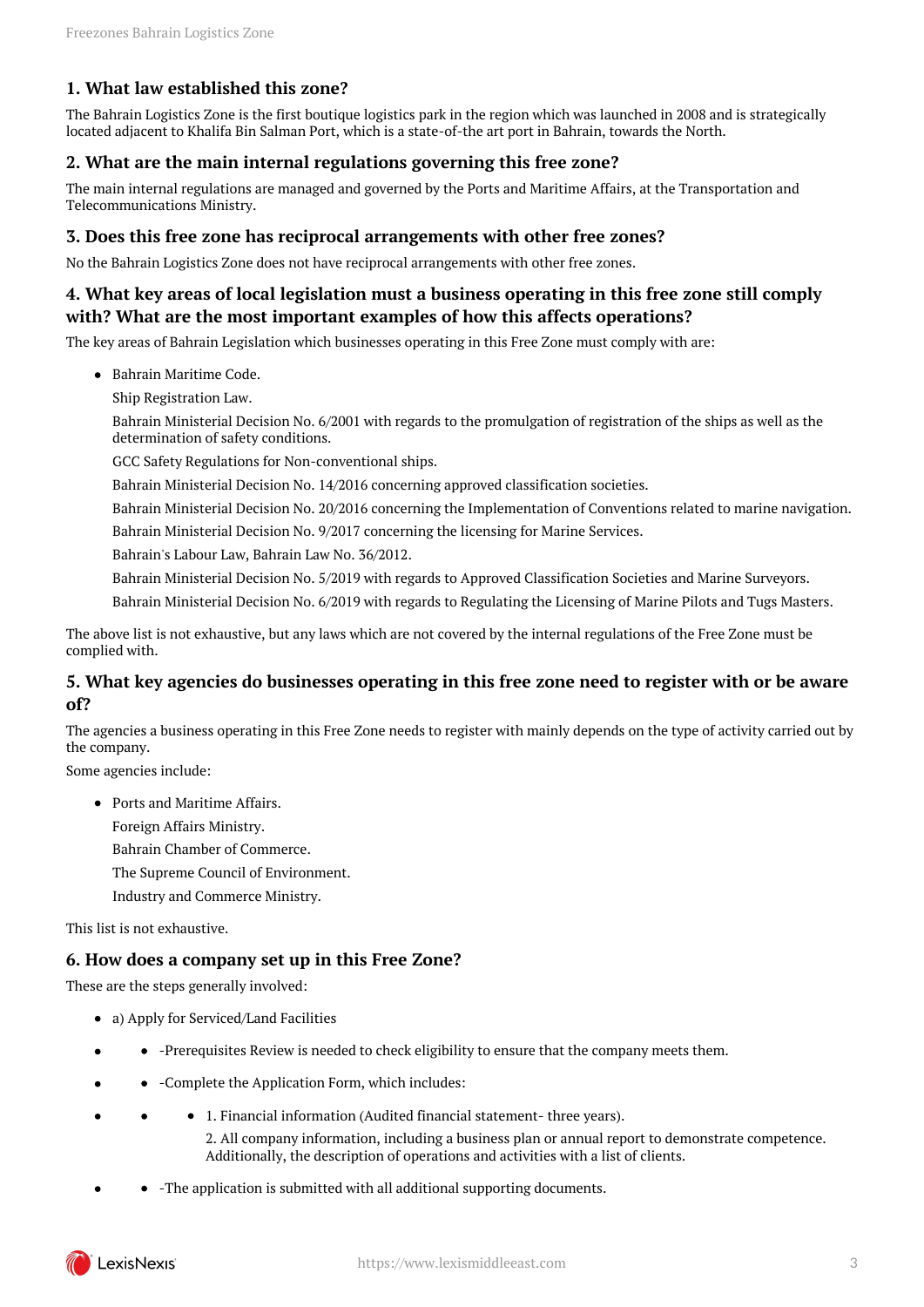-The BLZ Selection Committee generally responds with the decision in two weeks.

- b) Check the eligibility of the company.
	- c) Selection of the nature of business.
	- d) Evaluation.
	- e) Selection Criteria.
	- f) Application decision.

#### <span id="page-3-0"></span>**7. What features go companies set up in this Free Zone have?**

Like most other Free Zones, Bahrain Logistics Zone offers various incentives which attract foreign and local investors like:

- 100% of foreign company ownership.
- 0% Corporate Tax.
- Bonded and non-bonded activities permitted.
- Access to training support and government financial grants.
- Access to bilingual and highly educated Bahraini workforce.
- Dedicated support team.
- Highly competitive costs.
- Most efficient and fastest access to Saudi Arabia.
- 100% repatriation of profits, capital and dividends.
- Around the clock processing of shipments.

#### <span id="page-3-1"></span>**8. What can companies set up in this Free Zone do?**

These are the activities a company in BLZ can carry out:

- a) Regional Distribution and Contract Logistics.
	- b) Freight Forwarding Services.
	- c) Courier and Express Services.
	- d) E-commerce and Fulfillment Operations.
	- e) Repacking, packaging, labelling, palletizing etc.

### <span id="page-3-2"></span>**9. What can companies set up in this Free Zone not do?**

Generally, any activity which does not conflict with the applicable laws in Bahrain is not permitted in the Free Zone.

#### <span id="page-3-3"></span>**10. What types of business are allowed to operate in this Free Zone?**

These are the activities a company in BLZ can carry out:

- a) Regional Distribution and Contract Logistics.
	- b) Freight Forwarding Services.
	- c) Courier and Express Services.
	- d) E-commerce and Fulfillment Operations.
	- e) Repacking, packaging, labelling, palletizing etc.

#### <span id="page-3-4"></span>**11. What inheritance laws apply in this free zone?**

The inheritance law, in Bahrain is Sharia law for Muslim and Bahrain Law No. 11/1971 regarding Inheritance and Settlement of Estates of Non-Muslim Aliens.

### <span id="page-3-5"></span>**12. What taxation applies?**

BLZ offers 0% Corporate Tax.

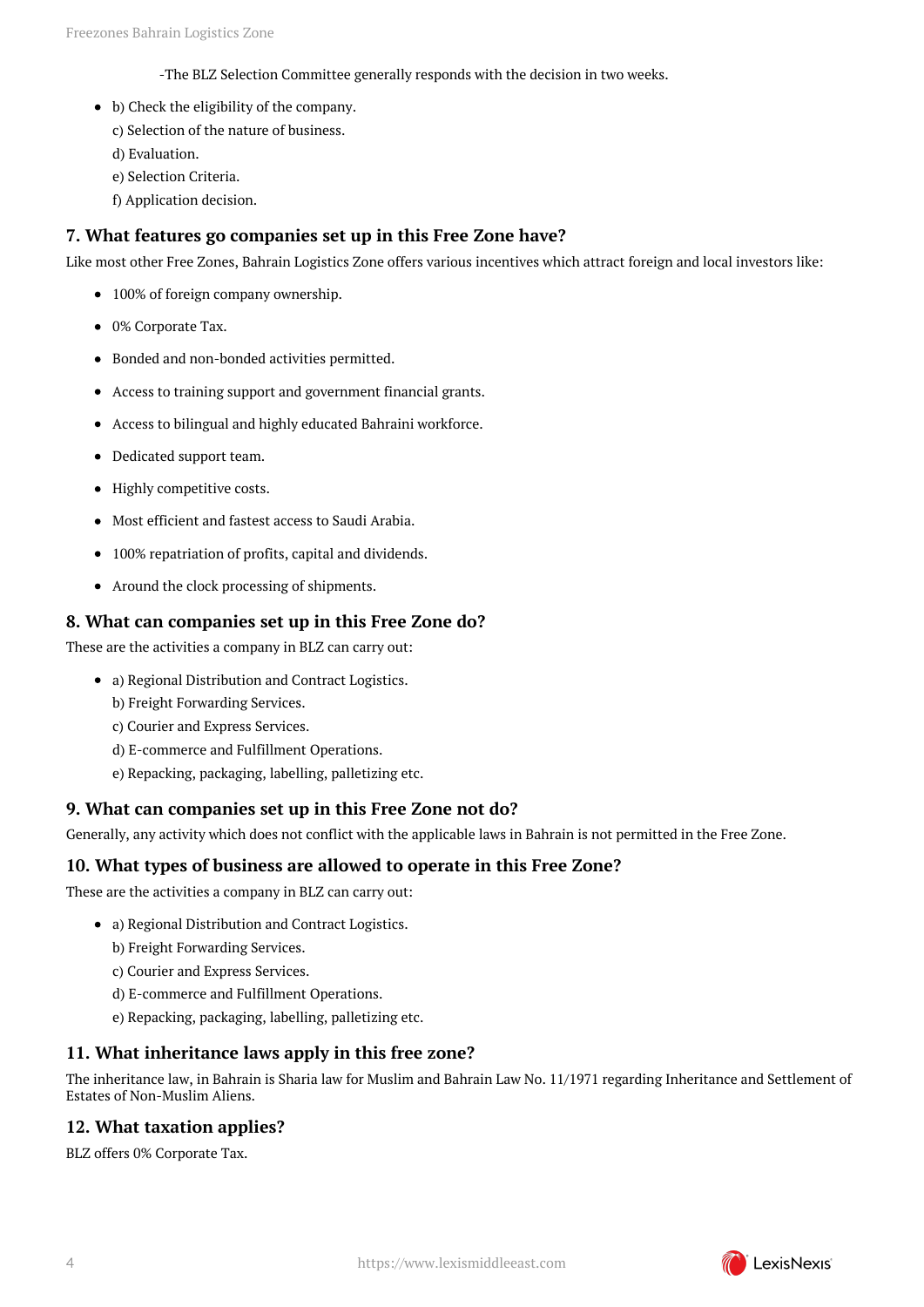#### <span id="page-4-0"></span>**13. What accounting and auditing rules do businesses operating in this free zone need to adhere to?**

The company undertakes to maintain regular accounts of all the activities carried out by it, approved by an accounts auditor who is licensed to conduct the profession of auditing and accounting.

#### <span id="page-4-1"></span>**14. Where do businesses operating in the free zone generally locate their bank accounts?**

Working companies are required to open a local bank account.

#### <span id="page-4-2"></span>**15. Are there any specific rules governing when the moveable property is removed from the free zone area or transferred into the free zone area from another jurisdiction?**

Activities are generally confined to the Zone. Operation in other zones may require the assistance of local agent or distributor.

#### <span id="page-4-3"></span>**16. Are any specific licenses required to operate as a specific type of company in this free zone?**

The users of Zones cannot conduct business except after obtaining a License. The licenses are issued by an integrated online commercial registration portal called the Sijilat. Sijilat's operations are handled by the Industry, Commerce and Tourism Ministry. This portal basically allows investors to obtain their commercial registrations for their proposed business in Bahrain.

#### <span id="page-4-4"></span>**17. Is there any specific ongoing regulation or monitoring firms operating as particular types of companies by this free zone authority?**

The main internal regulations are managed and governed by the Ports and Maritime Affairs, at the Transportation and Telecommunications Ministry.

#### <span id="page-4-5"></span>**18. How are disputes settled in this free zone?**

Generally, the contract mentions the dispute resolution mechanism to be followed in a situation where a dispute arises. In the absence of this, the courts in Bahrain assist in resolving disputes. There is a dual court system in Bahrain:

a) Civil Courts: This consists of a Supreme Court and subordinate summary courts. These Summary courts are in all communities which encompass separate courts for each civil and criminal matters. The highest appellate court is the Supreme Court of Appeal, which also decides on the regulations and laws and its constitutionality.

b) Sharia Courts: Sharia courts primarily deal with person status matters, which include inheritance. The Sharia Court of First Instance is in all communities. The Court of Appeal is in Manama. Any case which goes beyond this Court of Appeal is taken to the Supreme Court of Appeal (Civil System).

#### <span id="page-4-6"></span>**19. How are disputes between onshore companies and companies in this free zone settled?**

Generally, the contract mentions the dispute resolution mechanism to be followed in a situation where a dispute arises. In the absence of this, the courts in Bahrain assist in resolving disputes. There is a dual court system in Bahrain:

- a) Civil Courts: This consists of a Supreme Court and subordinate summary courts. These Summary courts are in all communities which encompass separate courts for each civil and criminal matters. The highest appellate court is the Supreme Court of Appeal, which also decides on the regulations and laws and its constitutionality.
- b) Sharia Courts: Sharia courts primarily deal with person status matter, which includes inheritance. The Sharia Court of First Instance is in all the communities. The Court of Appeal is in Manama. Any case which goes beyond this Court of Appeal is taken to the Supreme Court of Appeal (Civil System).

#### <span id="page-4-7"></span>**20. What are the main rights and duties of an employer and employee working in this free zone?**

Bahrain Law No. 36/2012 issuing Bahrain's Labour Law provides a comprehensive framework for employment in Bahrain. This law encompasses the protection of various types of employees irrespective of the nature of employment like local, expatriate, full time or part-time. Certain employee rights are highlighted in the Labour Law and include 30 days of annual leave, maximum thresholds etc. Additionally, there is a prohibition on discrimination between employees based on ethnicity, religion, language and belief etc. When an employment contract is signed, the employer has an expectation of sincerity, due diligence from the employee towards complying with the terms of the employment agreement, failing which the employer may initiate legal proceedings as agreed in the contract (and vice versa).

#### <span id="page-4-8"></span>**21. How are employment disputes between employers and employees working in this free zone settled?**

In addition to Bahrain's Labour Law, unless a separate mechanism has been agreed on in the employment contract, the labour dispute resolution is addressed before a designated body which is the labour court. Additionally, the Labour and Social Development Ministry may also be approached to settle or initiate any dispute.

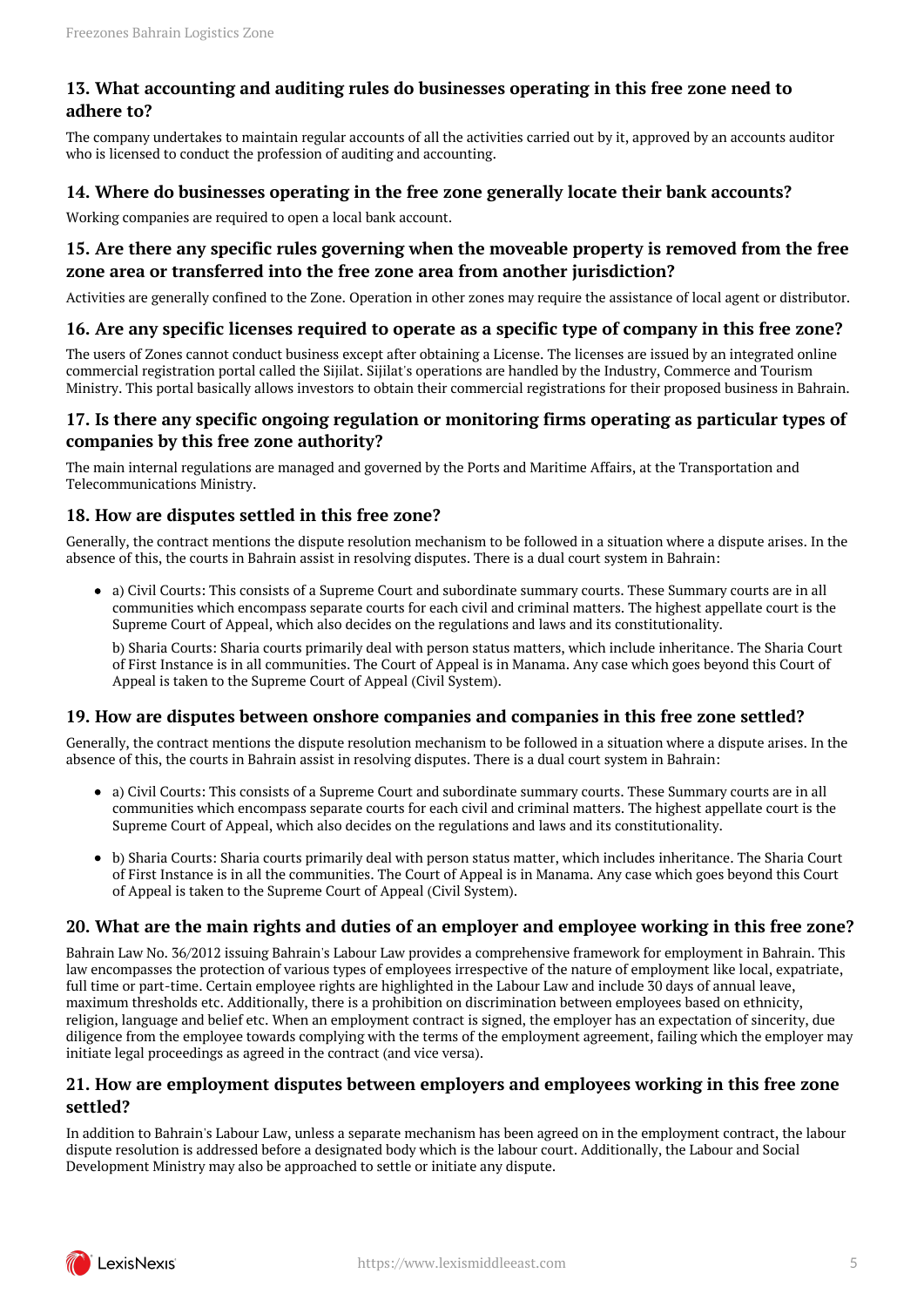#### <span id="page-5-0"></span>**22. What entry qualifications and permits are required for staff working in this free zone, and how are employees registered with the authorities?**

The employment contract must be in writing (Arabic), and two copies maintained, one of which will be the employer's and the other, the employee's. Where the contract is not in Arabic, under Article 19 of Bahrain Law No. 36/2012, the Arabic version of the employment contract must be accompanied. There are situations where there is the absence of a written contract between the employer and the employee, and in these cases, the employee may establish their rights with evidence.

#### <span id="page-5-1"></span>**23. How are staff working within this Free Zone registered with the authorities?**

A foreign employer may not engage the employees in Bahrain if they have not been registered with the Industry, Commerce and Tourism Ministry under its Commercial Registry. Employers also have to be registered with the Labour Market Regulatory Authority (LMRA) and after registration, work permits will be granted.

A Ports and Maritime Authority Work Permit also needs to be applied for all sites at the Zone which is controlled by the Ports and Maritime Authority.

#### <span id="page-5-2"></span>**24. What rules govern the remuneration and minimum benefits of staff working in this Free Zone?**

Bahrain Law No. 36/2012 issuing the Bahraini Labour Law provides a comprehensive framework for employment in Bahrain and it also governs the remuneration and minimum benefits of staff working in this Free Zone.

#### <span id="page-5-3"></span>**25. What rules govern the working time and leave of staff working in this Free Zone?**

Bahrain Law No. 36/2012 issuing the Bahraini Labour Law provides a comprehensive framework for employment in Bahrain and also governs the leave and working time of staff working in this Free Zone.

#### <span id="page-5-4"></span>**26. What are the main features of a property lease in this free zone and what are the key restrictions when leasing a property?**

An application form has to be completed and submitted for relevant clearances and it is essential a reference to it is made in the Lease Agreement for covered storage areas in warehouses. All the commercial terms must be agreed on and adhered to. It is essential to get a pre-contract clearance depending on the activity which will be carried out on the premises. The Lease Agreement has to be signed, attested and duly registered.

#### <span id="page-5-5"></span>**27. Is it possible to apply for a building permit in this free zone? How is this done, and what steps are required?**

No regulations could be located.

### <span id="page-5-6"></span>**28. What environmental requirements must construction companies building in this free zone consider, e.g. form of building, landscaping or building height?**

No regulations could be located.

#### <span id="page-5-7"></span>**29. What are the key restrictions when leasing a property in this Free Zone?**

Essentially, a company must be registered in this Free Zone to lease property here. On meeting the prerequisites of incorporating a company in this zone and obtaining the permit or license, the company may apply for a Lease Agreement, through several clearances.

#### <span id="page-5-8"></span>**30. What are the rules governing the use of utilities in this free zone?**

No rules could be located.

#### <span id="page-5-9"></span>**31. How do retail premises establish themselves in this Free Zone?**

Retail Premises do not establish themselves in this Free Zone as the purpose of the free zone is maritime and port activities.

#### <span id="page-5-10"></span>**32. Is it possible for hotels and retail establishments to operate in this free zone- how do they establish themselves?**

Generally, hotels and retail establishments do not operate in this Free Zone.

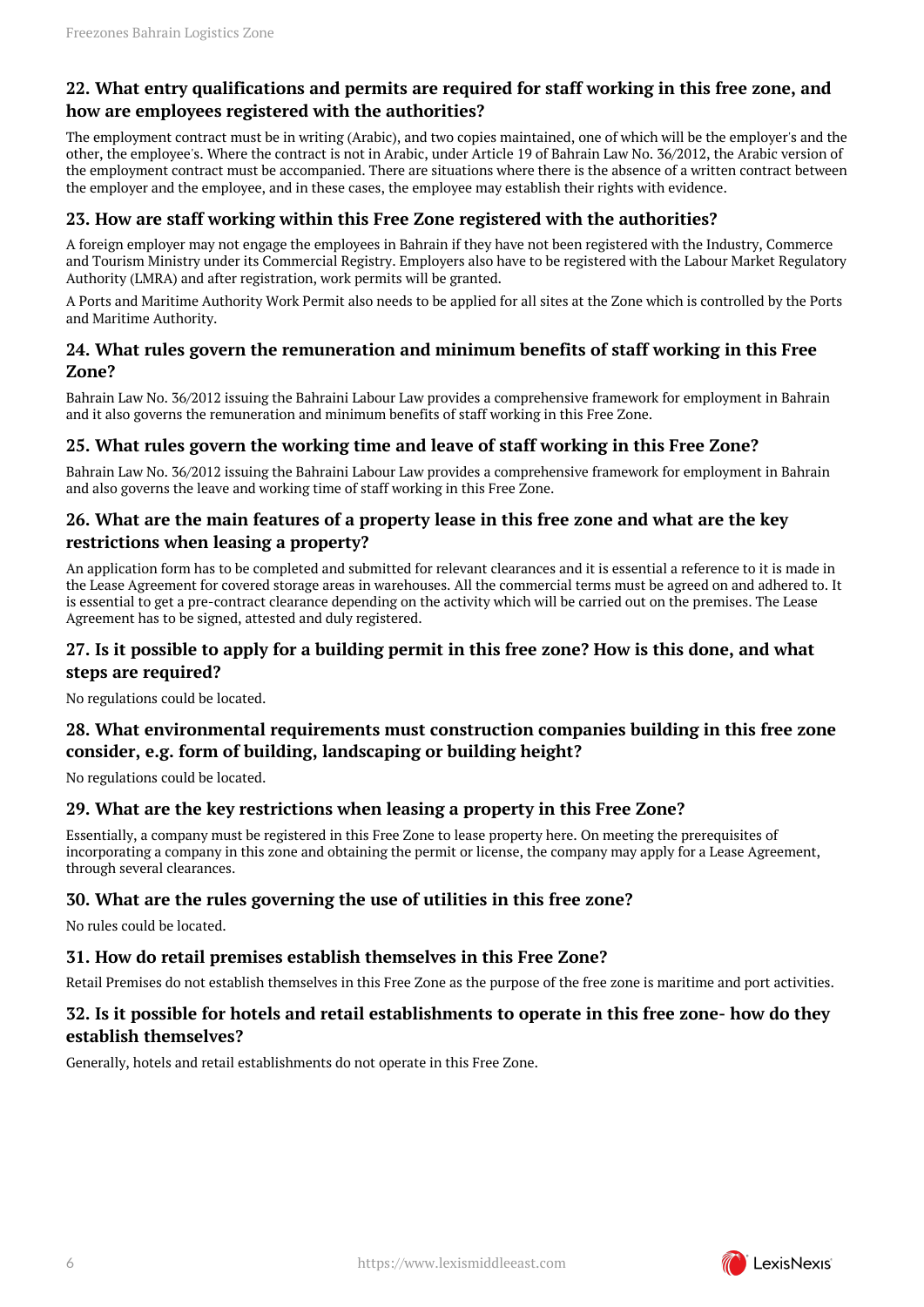Freezones Bahrain Logistics Zone

# <span id="page-6-0"></span>**Firm**



**STA Law Firm**